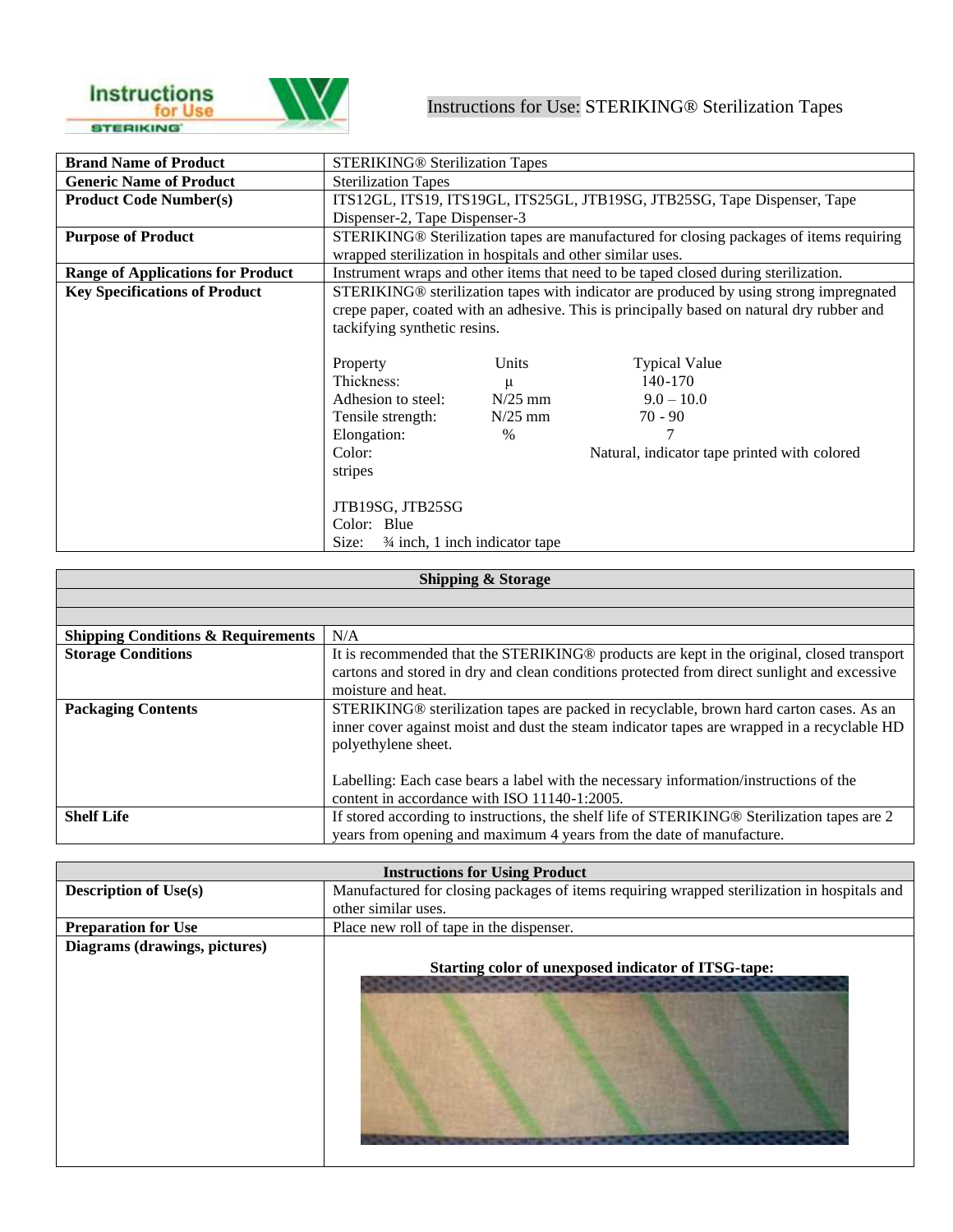|                                                                              | End colors of correctly exposed indicator of ITSG-tape:                                                     |  |
|------------------------------------------------------------------------------|-------------------------------------------------------------------------------------------------------------|--|
|                                                                              | <b>Fully exposed Brown/Black</b>                                                                            |  |
|                                                                              |                                                                                                             |  |
|                                                                              |                                                                                                             |  |
|                                                                              |                                                                                                             |  |
|                                                                              | <b>Please note:</b><br>The STERIKING® ITSG indicator tapes' color change may vary due to differences in     |  |
|                                                                              | processing parameters. The indicators should not be exposed to direct light prior to use.                   |  |
| <b>Steps for Use of Product</b>                                              | Use tape to close packages and items for sterilization.<br>$\bullet$                                        |  |
|                                                                              | Indicator (Type 1) tapes with STEAM indicator change color from white to<br>brown/black.                    |  |
|                                                                              | Indicator (Type 1) tapes JTB19SG, JTB25SG are blue with a green indicator ink<br>$\bullet$                  |  |
|                                                                              | that will turn dark on the backing after steam sterilization.                                               |  |
|                                                                              | Indicator (Type 1) tapes with EO gas indicator change color from brown to green.<br>$\bullet$               |  |
| <b>Interpretation of Results</b><br><b>Contraindications of Test Results</b> | N/A<br>N/A                                                                                                  |  |
| <b>Documentation</b>                                                         | $\rm N/A$                                                                                                   |  |
| <b>Special Warnings and Cautions</b>                                         | The adhesive contains dry natural rubber, which is processed from dry natural<br>$\bullet$                  |  |
|                                                                              | rubber latex.                                                                                               |  |
|                                                                              | The converting process dramatically reduces the latex protein content in the final<br>$\bullet$             |  |
|                                                                              | tape product.<br>The presence of minimal quantities $(0.2-0.4\%)$ of latex protein could cause<br>$\bullet$ |  |
|                                                                              | symptoms to people with a strong latex allergy.                                                             |  |
|                                                                              | The skin contact with these adhesives is incidental and short term.                                         |  |
| <b>Disposal</b>                                                              | N/A                                                                                                         |  |

| <b>Reprocessing Instructions</b>       |     |  |
|----------------------------------------|-----|--|
| <b>Point of Use</b>                    | N/A |  |
| <b>Preparation for Decontamination</b> | N/A |  |
| <b>Disassembly Instructions</b>        | N/A |  |
| <b>Cleaning – Manual</b>               | N/A |  |
| Cleaning – Automated                   | N/A |  |
| <b>Disinfection</b>                    | N/A |  |